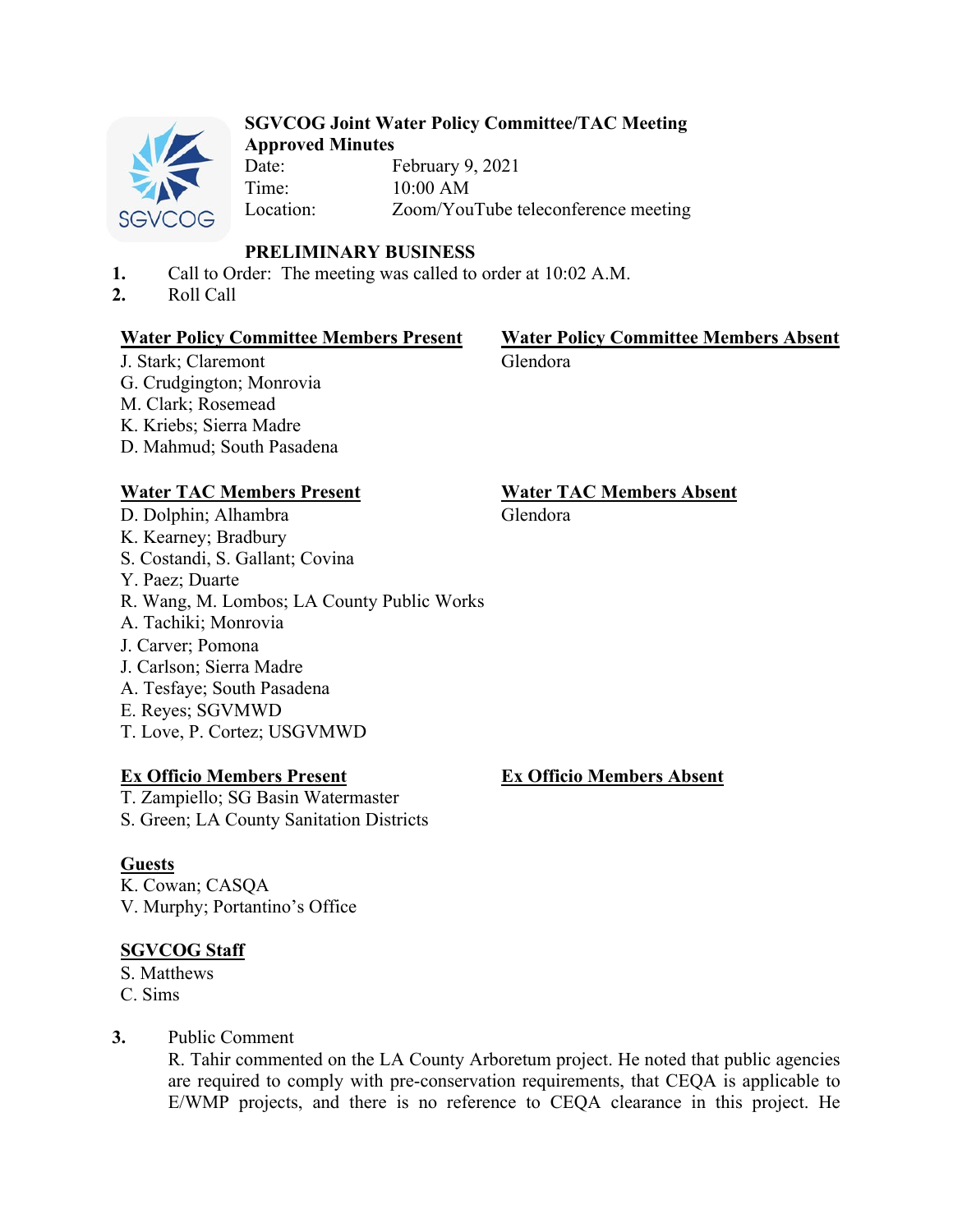questioned why this wasn't done and argued that the E/WMP project will need to be revised. He said that it is clear that no tree will be lost to this project without triggering litigation. He plans on raising this issue with the Regional Board. Finally, he noted that Senator Susan Rubio sent a letter to the Regional Board asking for removal of the bacteria TMDL and will share that letter to the group.

**4.** Changes to Agenda Order. No changes to agenda order.

#### **CONSENT CALENDAR**

**5.** Water Committee/TAC January Meeting Minutes **There was a motion to approve the Water Committee/TAC January meeting minutes. (M/S: T. Love/D. Mahmud)** 

#### **[MOTION PASSED]**

| <b>AYES:</b> | Committee – Claremont; Monrovia; Rosemead; South Pasadena         |
|--------------|-------------------------------------------------------------------|
|              | TAC - Alhambra; Bradbury; Covina; Duarte; LA County Public Works; |
|              | Monrovia; Pomona; Sierra Madre; South Pasadena; SGVMWD; USGVMWD   |
| <b>NOES:</b> |                                                                   |
|              | <b>ABSTAIN:</b> Committee – Sierra Madre                          |
|              | <b>ABSENT:</b> $\Box$ Committee $\Box$ Glendora                   |
|              | TAC - Glendora                                                    |

## **6.** Water TAC January Meeting Minutes **There was a motion to approve the Water TAC January meeting minutes. (M/S: T. Love/D. Dolphin)**

#### **[MOTION PASSED]**

| AYES:                  | Alhambra; Bradbury; Covina; Duarte; LA County Public Works; Monrovia; |
|------------------------|-----------------------------------------------------------------------|
|                        | Pomona; Sierra Madre; South Pasadena; USGVMWD                         |
| <b>NOES:</b>           |                                                                       |
| <b>ABSTAIN:</b> SGVMWD |                                                                       |
| <b>ABSENT:</b>         | Glendora                                                              |

#### **PRESENTATIONS**

- **7.** Department of Toxic Substances Control (DTSC) Tire Zinc Content Regulation Karen Cowen, Executive Director, California Stormwater Quality Association (CASQA) California Stormwater Quality Association (CASQA) presented on their petition to the California Department of Toxic Substances Control (DTSC) to list motor vehicle tires containing zinc as a Priority Product under Safer Consumer Products regulations. This petition was granted in January 2021. DTSC will soon issue a document explaining the decision and will solicit stakeholder feedback prior to deciding whether to list tires containing zinc as a Priority Product.
- **8.** PFOA and PFOS Update Tony Zampiello, Executive Officer, Main San Gabriel Basin **Watermaster**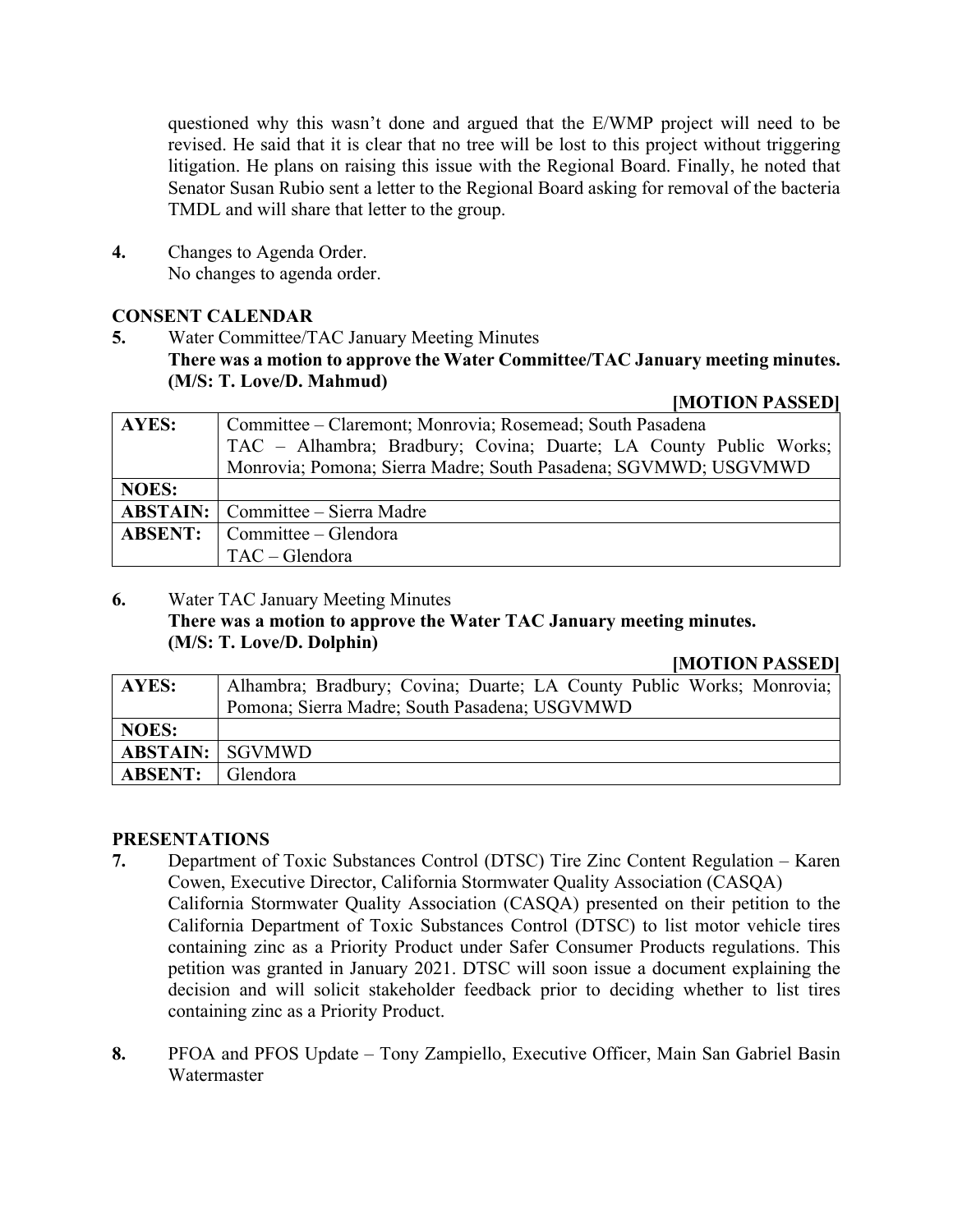Main San Gabriel Basin Watermaster provided updates on PFAS, a group of per- and polyfluoroalkyl chemicals, in our region. In February 2020, the California Division of Drinking Water (DDW) set new Response Levels (RLs) of 10 parts-per-trillion (ppt) for PFOA and 40 ppt for PFOS. Exceedance of the RL requires the affected well to be shut down or provide public notification. In May 2020, DDW revised its drinking water sample collection guidance for PFAS and in September 2020 issued new PFAS monitoring orders. 19 producers in the Main San Gabriel Basin received these orders. Wells with detection of PFOA and/or PFOS above an RL must remove the chemicals through various treatment technologies. There were questions on whether other states have adopted these RLs, to which T. Zampiello responded that other states align with EPA levels. D. Mahmud noted that South Pasadena received an order and began using granular activated carbon (GAC) technique to remove these chemicals. The Sanitation District commented that its collecting data and completing its first quarter data to look at what sources of PFOA are.

#### **UPDATE ITEMS**

- **9.** State Water Resources Control Board Second Proposed Order on Approval of Watershed Management Programs and an Enhanced Watershed Management Program No updates.
- **10.** Municipal Separate Storm Sewer System (MS4) National Pollutant Discharge Elimination System (NPDES) Permit No updates.
- **11.** Safe Clean Water Program

A. Tachiki provided an update on the Safe Clean Water program, that District staff and the Regional Oversight Committee (ROC) are working on new program guidelines and SGVCOG staff provided public comment on two program guidelines, water supply benefits and nature-based solutions.

**12.** Legislative Updates

S. Matthews provided an update on AB 377, the California Clean Water Act. AB 377 was introduced on February 1, 2021. The legislation sets a specific date for Clean Water Act compliance accelerating compliance measures with no additional funding being made available. The Committees agreed to agendize for March and take action.

**13.** Litigation Update

S. Matthews provided an update on City of Duarte/Gardena v. State Board, in which the appellate court reversed the trial court decision finding that the State Board did sufficiently consider the factors required by California law, including economic factors, in issuing the Permit. D. Mahmud provided an update on Department of Finance v. Commission of State Mandates, in which the appellate court found that certain State-mandated stormwater permit requirements imposed on local governments are subject to cost reimbursement under the California constitution. D. Mahmud requested a presentation at a future meeting on the Department of Finance case and how it will affect pending claims on MS4 Permit and AB 377.